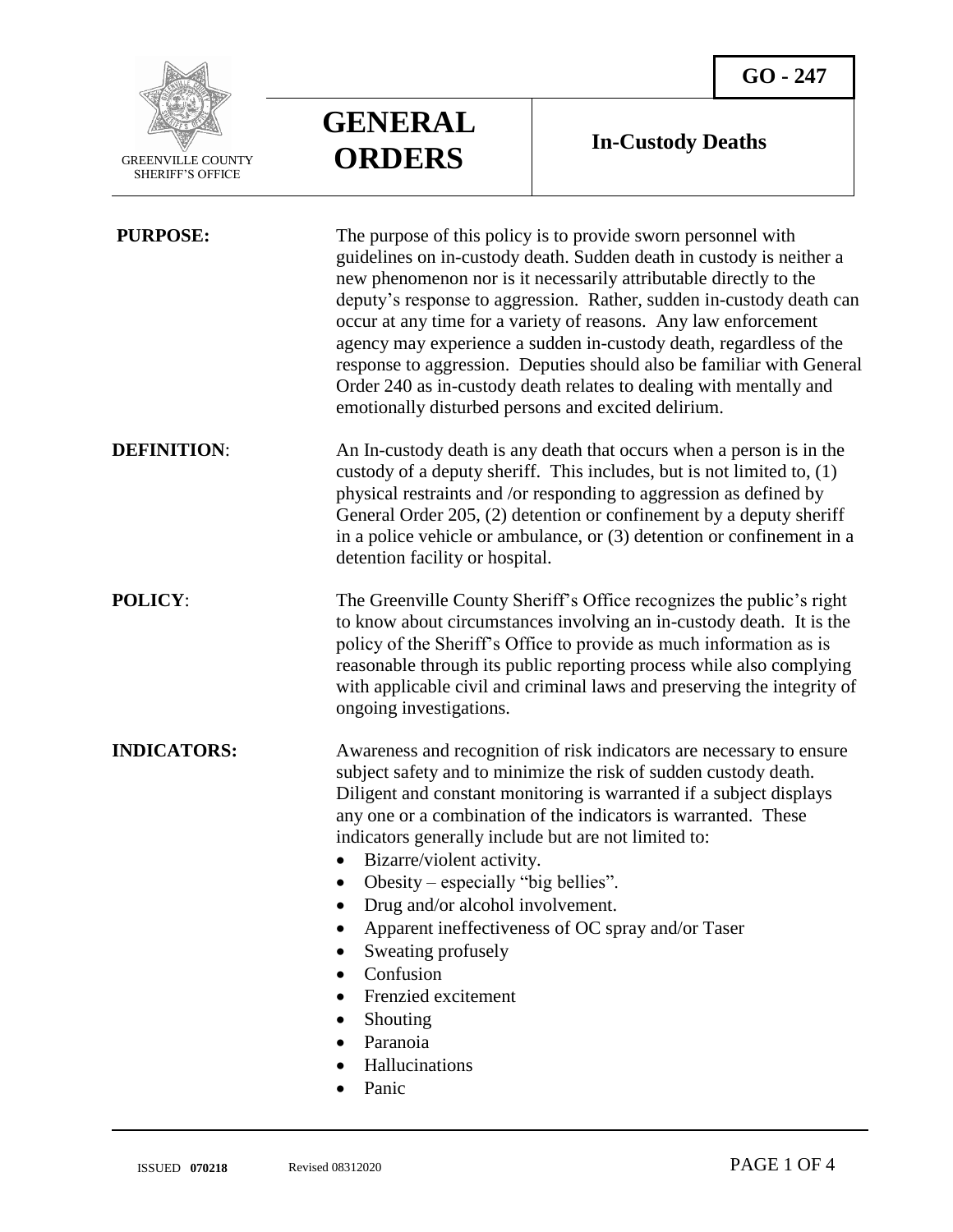| <b>POSITIONAL</b><br><b>ASPHYXIA:</b>           | Unexpected physical strength<br>Sudden tranquility                                                                                                                                                                                                                                                                                                                                                                    |
|-------------------------------------------------|-----------------------------------------------------------------------------------------------------------------------------------------------------------------------------------------------------------------------------------------------------------------------------------------------------------------------------------------------------------------------------------------------------------------------|
|                                                 | Subjects exhibiting these symptoms should be promptly transported to<br>a nearby medical facility. Optimally, this transport should involve<br>two or more officers, to allow for the close and constant monitoring of<br>the subject in custody.                                                                                                                                                                     |
|                                                 | Positional asphyxia occurs when body position interferes with<br>respiration, resulting in asphyxia. Maximally restrained subjects,<br>unless seated upright in police vehicle, may become quiet and inactive<br>after several minutes of transport. Respiratory difficulty is exhibited<br>and the subjects subsequently stop breathing.                                                                             |
| PERSONAL INJURY                                 | Experts contend that maximal; prone restraint techniques can have<br>sudden lethal consequences. This potential is increased in<br>intoxicated, delirious and/or violent individuals. Personnel should<br>employ alternative restraint methods (e.g. upright, seated positioning)<br>whenever feasible. In situations where prone restraints are necessary,<br>subjects should be closely and continuously monitored. |
| OR PROPERTY DAMAGE:                             | 1. An incident resulting in personal injury or property damage is<br>to be factually detailed in writing.                                                                                                                                                                                                                                                                                                             |
|                                                 | When an incident results in injury, first aid is to be rendered<br>2.<br>and/or EMS called as soon as feasible while considering the<br>safety of Deputies and others. When significant bodily injury<br>or property damage occurs on the scene, the Uniform Patrol<br>shift supervisor is to respond immediately.                                                                                                    |
| <b>PROCEDURE FOR LOSS</b><br>OF LIFE OR SERIOUS |                                                                                                                                                                                                                                                                                                                                                                                                                       |
| <b>INJURY:</b>                                  | Any employee whose action(s) or response to resistance/aggression<br>in an official capacity results in serious injury or death is to be<br>removed from a line duty assignment pending administrative<br>review by the Sheriff.                                                                                                                                                                                      |
|                                                 | 1. When an incident results in injury, first aid is to be rendered<br>and/or EMS called as soon as feasible. In any circumstance<br>that results in loss of life, or serious bodily injury, the Uniform<br>Patrol shift supervisor is to immediately respond to the scene.<br>The Sheriff, Division Commander, and Office of Professional<br>Standards (OPS) are to be immediately notified. Notification             |

to SLED will be made by OPS. 2. The responding supervisor will obtain preliminary information from the deputy/ deputies involved and secure the scene. The information will be used to ensure public safety.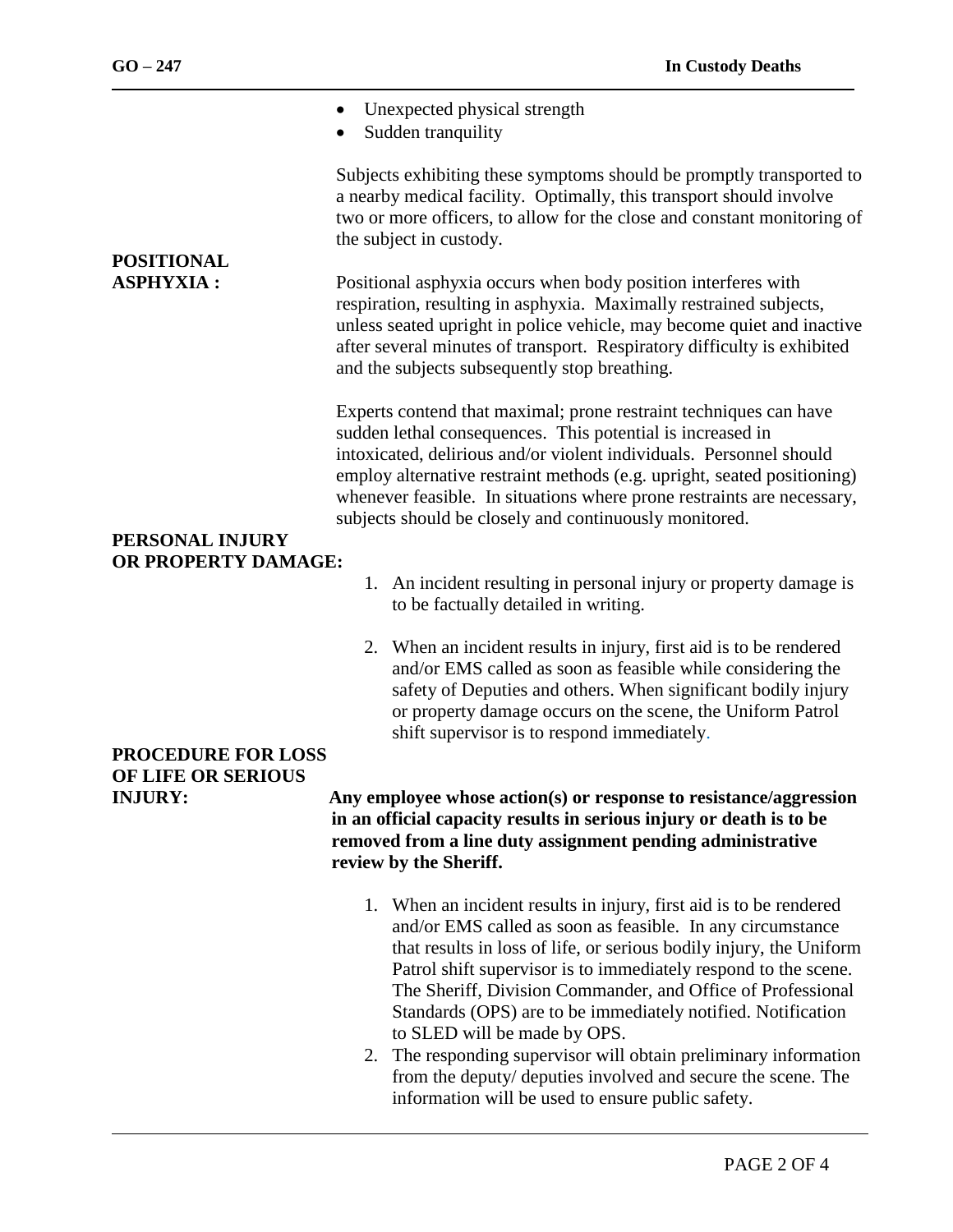$\overline{a}$ 

- 3. Upon the arrival of the OPS, an account of the incident will be provided by the deputy/ deputies involved pursuant to Garrity so that the investigation may begin. **INVESTIGATION PROTOCOL:** In most circumstances, the Investigation into an In-Custody Death will be generally divided into separate investigations, criminal and administrative. This protocol is the same as Officer-Involved shooting Investigations (See General Order 205). 1. **Criminal Investigation**: South Carolina Law Enforcement Division (SLED) will conduct a criminal investigation into: a. The deputy's use of force and/or actions in the incident. b. The actions of the subject(s) and file criminal charges against any surviving subject(s) if appropriate. c. This investigation is independent of the Sheriff's Office investigation and will utilize SLED resources (forensics, interviews, etc.). d. The SLED agent completes their investigation, and it is then forwarded to the Solicitor's Office for a determination on charges.
	- 2. **Administrative Investigation**: The Office of Professional Standard (OPS) will conduct an administrative investigation to determine if the deputy's use of force and/or actions were within the Sheriff's Office's policy and procedures. OPS will report their findings to the Sheriff and/or the Conduct and Procedures Review Board.

OPS will issue a temporary duty weapon to the deputy when a weapon is seized by SLED.

OPS and the Center for Advanced Training will evaluate the Sheriff's Office training, policies and procedures in light of circumstances that led to the in-custody death.

3. The OPS has the full responsibility for obtaining complete written reports, statements and documentation from the deputies, witnesses and other personnel present at the scene of the incident. The commander of OPS will assign deputies who are involved, a date and time to report to the OPS office to submit their written statement under a Garrity advisement. All investigative reports, including material evidence and information when appropriate, are to be thorough and complete.